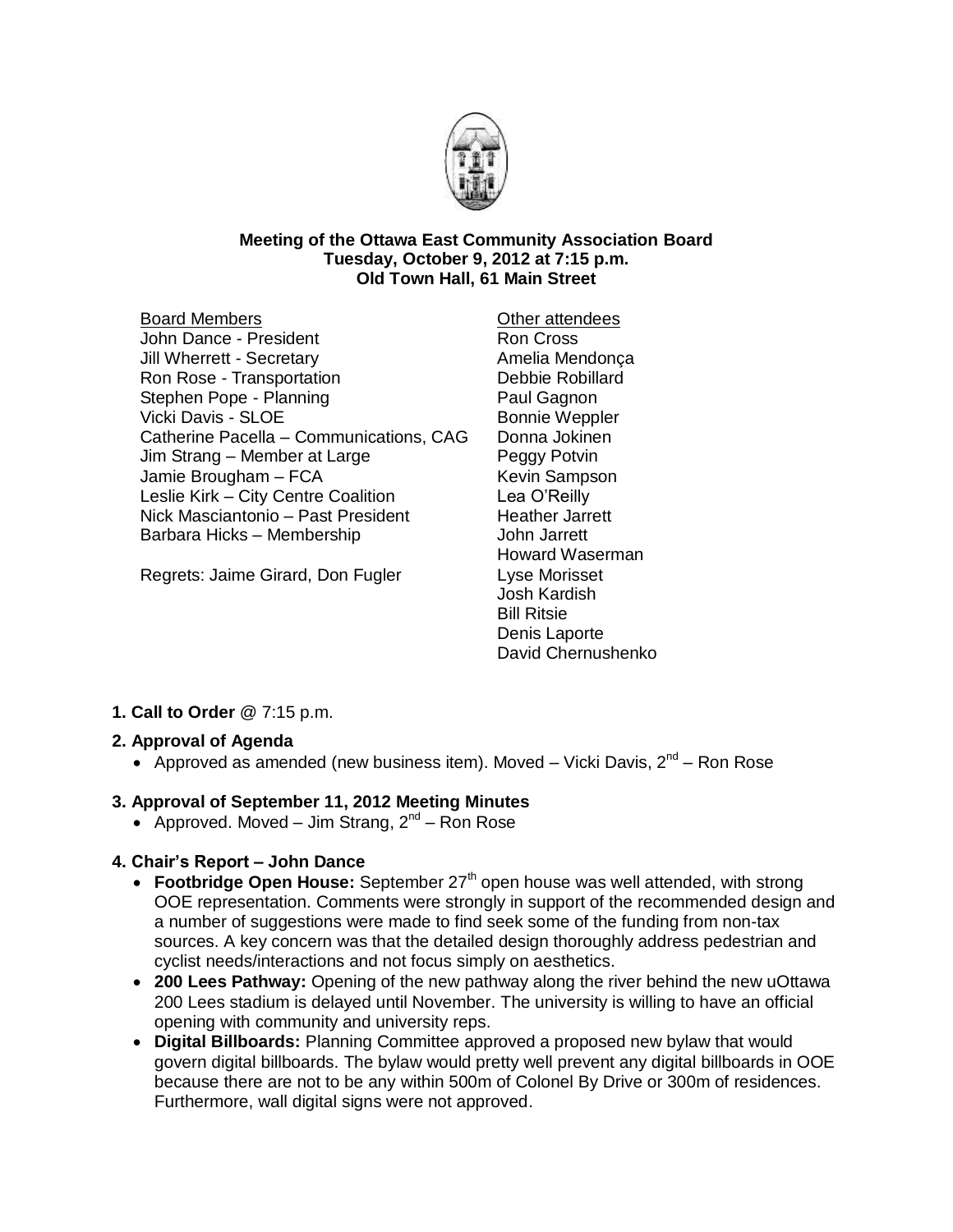**Walking Conference at City Hall:** Recent conference addressed the City's pedestrian initiatives. OOE did not fare well in the evaluation guide shown because the distance to grocery stores and other key commercial centres is, generally, more than 500 metres. No financial / budget linkages were made.

### **5. Treasurer's Report – John Dance (for Don Fugler)**

• Don not able to attend; full report to be provided at AGM

### **6. Proposed Development at 44/46 Concord – Josh Kardish, Regional Group**

- Josh Kardish, with Bill Ritsie and Denis Laporte, provided an overview of a proposed townhouse development on Concord at Greenfield/Montcalm. The presentation outlined the size and location of the development, parking, and variances that will be requested. Questions addressed the soil conditions, elevations and height of the buildings, parking, the square footage of the units, price, as wells as the timing of and potential disruption that would be caused by the construction. Most speakers were supportive of the project.
- **A digital copy of the presentation is to be posted on the OECA website.**

## **7. Councillor's Report – David Chernushenko**

- Meeting last week at St. Paul on how the development process works; is the start of an ongoing conversation.
- Pre-budget consultation Oct 11 at 6:30, St. Paul amphitheatre. Will make footbridge/pedestrian transport a priority.
- Main St reconstruction: good walkabout on September 28; open house on October 17 at St. Paul.

### **8. Revised Proposed Constitution/Bylaws – John Dance**

- A presentation was made on proposed changes to the OECA constitution and bylaws, followed by discussion. Key items included whether to maintain references to the Mainstreeter in the constitution and changes to the constitution with regard to board, special and general meetings (in particular, the clarification that monthly meetings would be board meetings, with only board members eligible to vote). Other topics included the process for filling vacancies on the board, timing of dues/membership, and some editorial changes.
- **It was agreed that the draft constitution and bylaws, with some revisions, would be posted on the OECA website and referenced in e-updates. The Mainstreeter and board/special/general meetings issues will be highlighted in the presentation of the proposed changes at the November AGM.**

# **9. Agenda for November AGM – John Dance**

- CAG to present first, followed by OECA. OECA committee chairs will make brief reports.
- **Ron to follow-up on the possibility of Delcan making a brief presentation about Main St. reconstruction.**

### **10. Contamination of Lansdowne Site-Groundwater and OOE – John Dance**

- Discussion of Glebe Community Association (GCA) request to contribute to their efforts regarding concerns about groundwater contamination related to Lansdowne Park development.
- **It was agreed that OECA would not contribute, but would post GCA letter on the website.**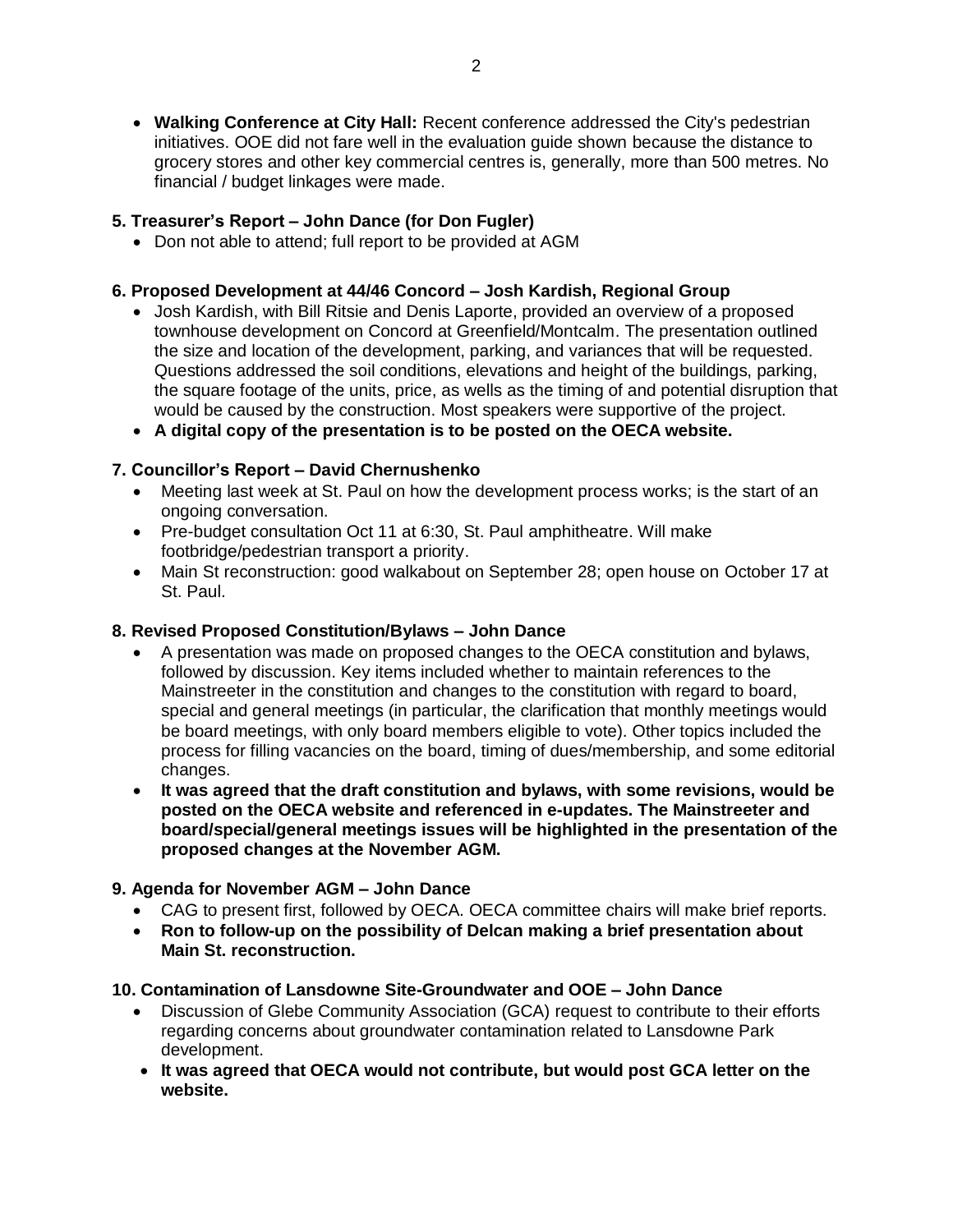#### **11. Committee and Representatives Reports**

- 10.1 Planning Committee Stephen Pope
	- Thanks to Catherine and Paul for their work. Committee is building its skills and capacity; Bob Parkins has been added as a member.
- 10.2 Sustainable Living Ottawa East Vicki Davis
	- Website: Scott Mellon has been making changes and training SLOE members to add material.
	- Rideau River Nature Trail: Several volunteers continued to remove invasive plants during the summer. On September 29 Ian McRae supervised 6 Carleton students and a few volunteers doing weed seed removal from Springhurst to the transit way; on October 6 there were park clean ups for Brantwood Park, Springhurst Park and along the trail to the transit way.
	- Children's garden: Good season with many activities; garden harvested and put to bed on September 29 with the help of Carleton students.
	- Ottawa East community gardens: Gardens behind Saint Paul University and on the Oblate property are looking for new committee members and garden coordinators. They will have a fall clean up November 3-4.
	- Lees Avenue community gardens: Good beginning this year. One member cooked a meal with some of the harvest for an organization with which she volunteers, Daybreak Housing.
	- SLOE meeting: On September 17 SLOE participants met to discuss a proposal to work with Carleton University on a project called "Community First: Impacts of Community Engagement". They have funding to research how the relationship between universities and communities may be optimized. Focus is "Deep sustainability potentials in the redevelopment of the Oblate property." A core group of 5 people will work on discussing this project.
- 10.3 Traffic Ron Rose
	- AVTC: No developments
	- Hawthorne traffic calming: No news
	- 417 widening, Nicholas to the Split: It is still planned that the Lees Ave East-bound 417 on-ramp will be closed next spring.
	- Footbridge: At September 27 open house there was general acceptance of the design, some concern about the price tag. OECA will speak to the costs at the Transportation Committee on November 7.
	- 200 Lees Avenue bicycle path: Path will be closed until the end of November.
	- Main Street/McIlraith Bridge reconstruction: Priorities are pedestrians, cycling, and burying hydro wires.
- 10.4 City Centre Coalition Leslie Kirk:
	- CCC is getting involved in Transportation Master Plan review; working to get AVTC out of master plan.
- 10.5 Federation of Citizens' Associations Jamie Brougham
	- FCA met on Sept. 12. Topics addressed included:
	- Upcoming Greenspace Alliance round table on greenhouse gas emissions by the city (2012 targets that were outlined by the city were substantially missed). Community